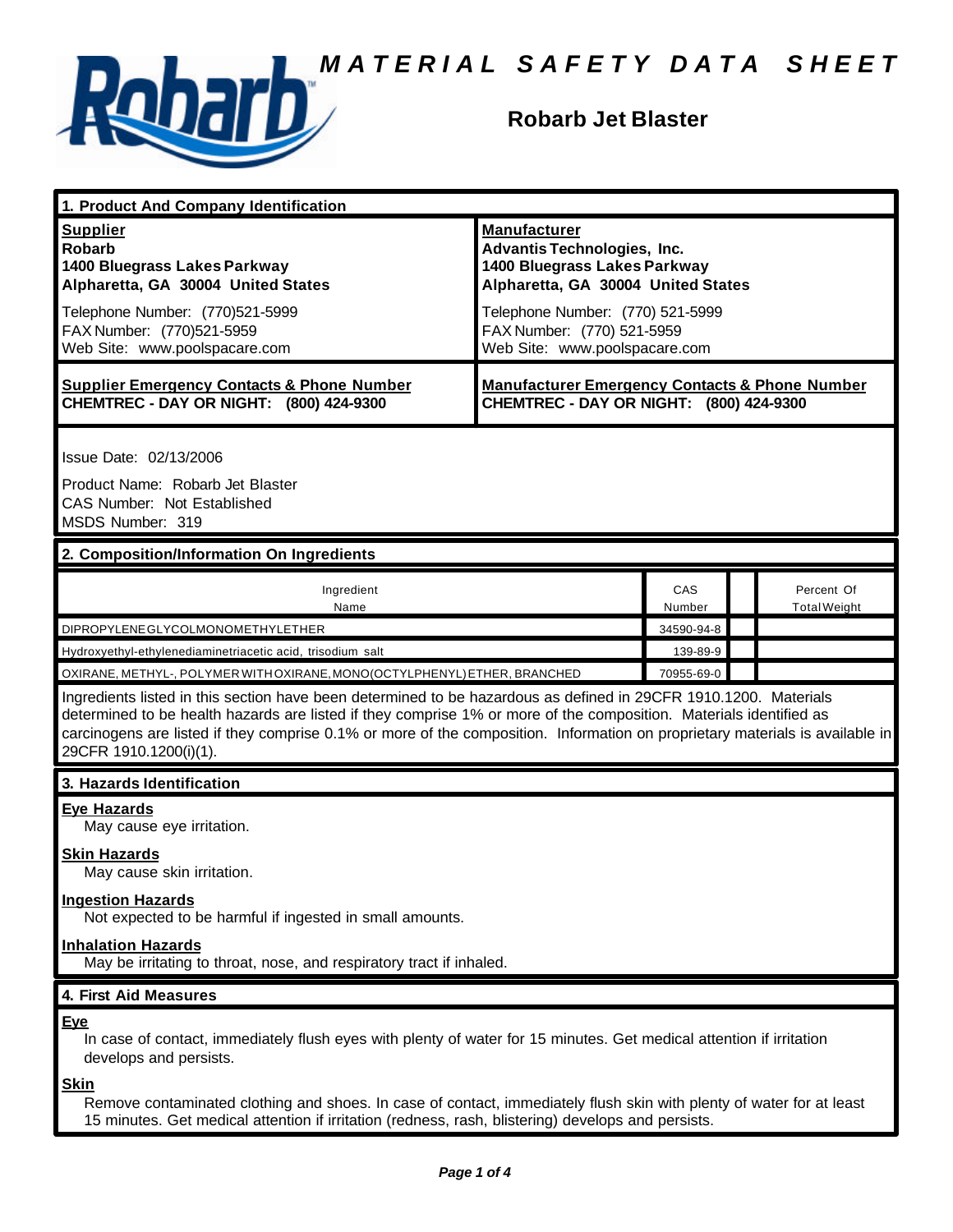# *M A T E R I A L S A F E T Y D A T A S H E E T*

# **Robarb Jet Blaster**

# **4. First Aid Measures - Continued**

# **Ingestion**

If ingested of large amount does occur, or if gastrointestinal disturbances occur, seek medical attention or call poison control center.

# **Inhalation**

If inhaled, remove to fresh air. If breathing is difficult, give oxygen. Check the pulse. If the heart has stopped, administer CPR. Call a physician or a poison control center immediately.

# **Fire Fighting (Pictograms)**



# **5. Fire Fighting Measures**

# **Extinguishing Media**

In case of fire, use water fog, dry chemical, CO2, or "alcohol" foam.

# **6. Accidental Release Measures**

Clean up spill immediately. Contain and/or absorb spill with inert material (e.g. clay, vermiculite). Use appropriate containers to avoid environmental contamination. Avoid runoff to waterways and sewers. Prevent release to the environment.

# **Handling & Storage (Pictograms)**



# **7. Handling And Storage**

# **Handling And Storage Precautions**

Keep containers tightly closed. Wash thoroughly after handling.

### **Handling Precautions**

Wash hands before eating, drinking, or smoking.

### **Storage Precautions**

Do not contaminate water, food or feed by storage, disposal or cleaning equipment. Keep out of reach of children.

### **Work/Hygienic Practices**

Wash thoroughly with soap and water after handling.

# **8. Exposure Controls/Personal Protection**

### **Engineering Controls**

Local exhaust acceptable. Special exhaust not required.

### **Eye/Face Protection**

Safety glasses with side shields or goggles.

# **Skin Protection**

Chemical-resistant gloves.

# **Respiratory Protection**

None normally required.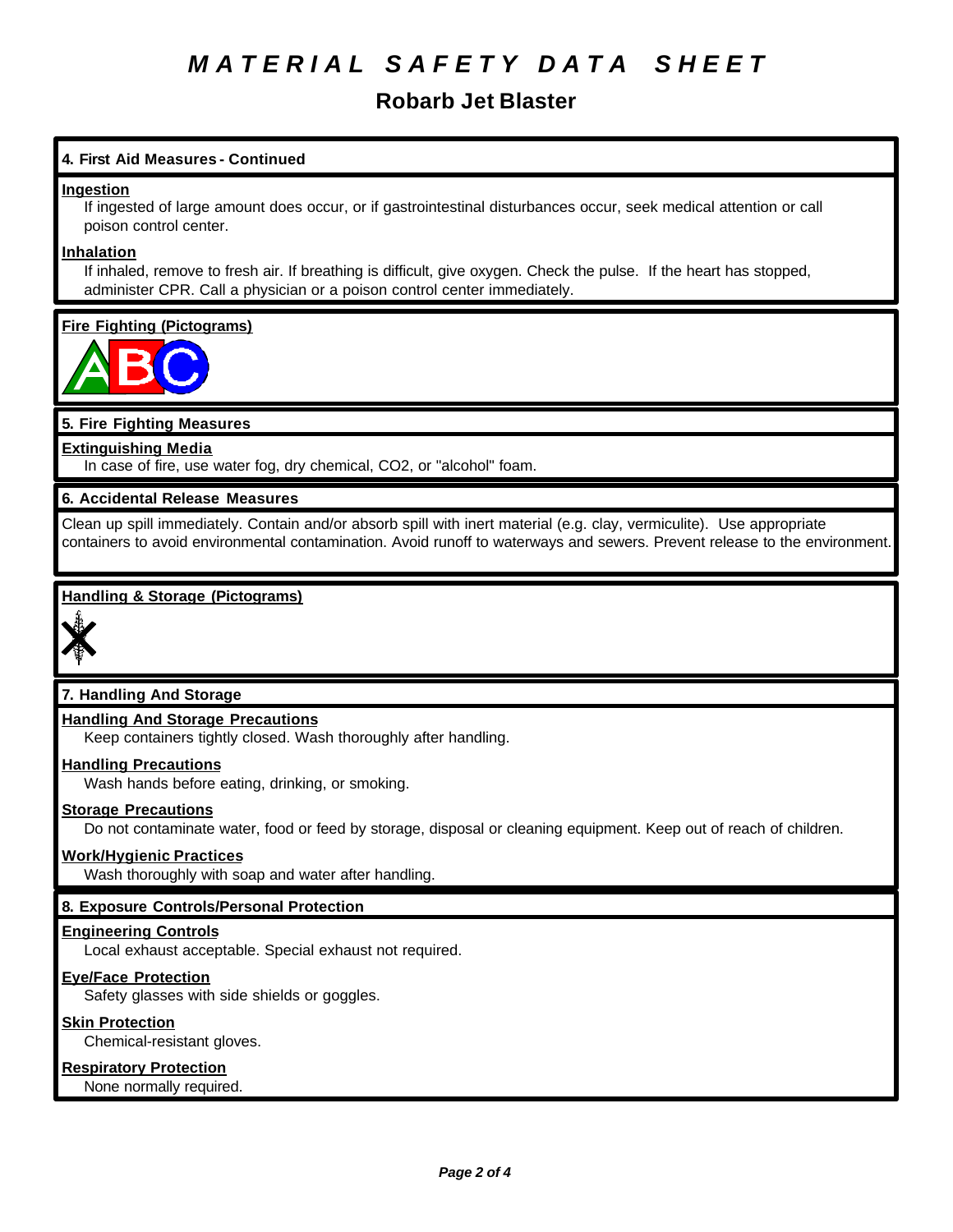# *M A T E R I A L S A F E T Y D A T A S H E E T*

# **Robarb Jet Blaster**

ī

| 9. Physical And Chemical Properties                                                                                                                                                                           |  |  |
|---------------------------------------------------------------------------------------------------------------------------------------------------------------------------------------------------------------|--|--|
| <b>Appearance</b><br>Clear yellow liquid                                                                                                                                                                      |  |  |
| Odor<br>Citrus                                                                                                                                                                                                |  |  |
| Chemical Type: Mixture<br>Physical State: Liquid<br>Specific Gravity: 1.005 g/ml<br>pH Factor: 10.2                                                                                                           |  |  |
| 10. Stability And Reactivity                                                                                                                                                                                  |  |  |
| Stability: Stable<br>Hazardous Polymerization: Will not occur                                                                                                                                                 |  |  |
| <b>Incompatible Materials</b><br>Avoid stong oxidizers.                                                                                                                                                       |  |  |
| 11. Toxicological Information                                                                                                                                                                                 |  |  |
| No Data Available                                                                                                                                                                                             |  |  |
| 12. Ecological Information                                                                                                                                                                                    |  |  |
| No Data Available                                                                                                                                                                                             |  |  |
| 13. Disposal Considerations                                                                                                                                                                                   |  |  |
| Avoid/prevent release to the environment. Dispose in accordance with applicable federal, state and local government<br>regulations.                                                                           |  |  |
| <b>14. Transport Information</b>                                                                                                                                                                              |  |  |
| <b>Proper Shipping Name</b><br>Not regulated                                                                                                                                                                  |  |  |
| <b>Hazard Class</b><br>None Assigned                                                                                                                                                                          |  |  |
| <b>DOT Identification Number</b><br><b>NONE</b>                                                                                                                                                               |  |  |
| 15. Regulatory Information                                                                                                                                                                                    |  |  |
| No Data Available                                                                                                                                                                                             |  |  |
| <b>NFPA</b><br><b>HMIS</b><br><b>HEALTH</b><br>1 <sup>1</sup><br>$\mathbf{1}$<br><b>FLAMMABILITY</b><br>$\bullet$<br><b>REACTIVITY</b><br>$\mathbf 0$<br>$\mathbf{B}$<br><b>PERSONAL</b><br><b>PROTECTION</b> |  |  |
| 16. Other Information<br><b>Revision/Preparer Information</b><br><b>MSDS Preparer: JHW</b>                                                                                                                    |  |  |
|                                                                                                                                                                                                               |  |  |